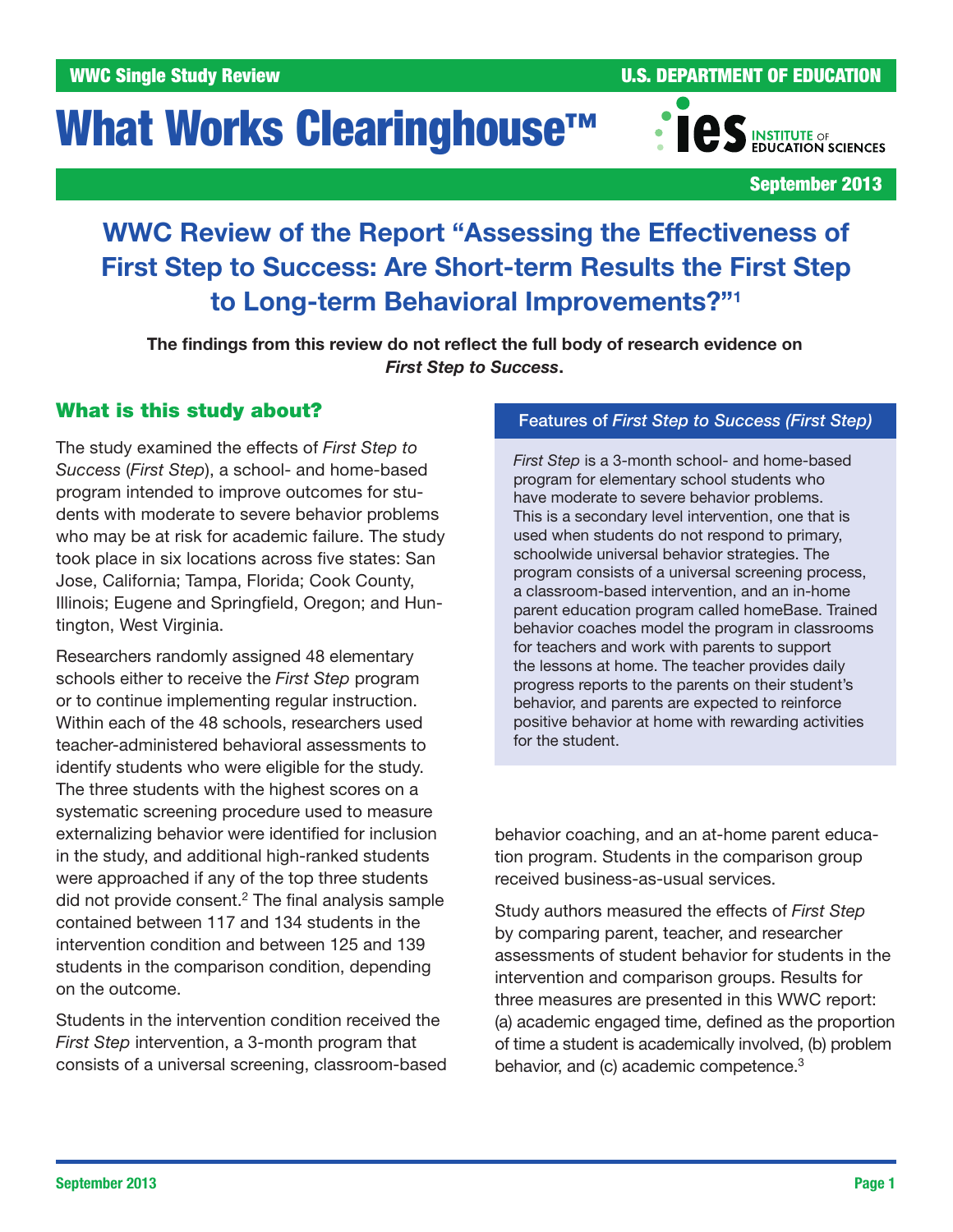## What did the study find?

The study authors reported that *First Step* increased student academic engaged time, increased teacher assessment of academic competence, and had no impact on parental assessment of problem behavior. Using unimputed data provided by the authors in response to a query, the WWC determined that none of the effects from analyses that met standards were statistically significant.<sup>4</sup> However, the effect size for academic engaged time was determined to be substantively important (greater than 0.25 standard deviations).

## WWC Rating

## *The research described in this report meets WWC evidence standards with reservations*

**Strengths:** The study is a randomized controlled trial.

*Cautions:* While schools were randomized to the intervention and comparison conditions, the students who were selected to participate in the study may have differed systematically across the intervention and comparison schools. Teachers' selection of students for the study and parents' consent for the study both occurred after randomization and, therefore, teachers' selection and parental consent could have been affected by knowledge of the school's research condition. Because of these selection and consent issues, the study was reviewed as a quasi-experimental design by the WWC. The study demonstrated baseline equivalence of the analysis samples for the three outcomes presented in this WWC report and, therefore, this evidence meets WWC standards with reservations. There were seven additional outcomes that did not meet WWC standards.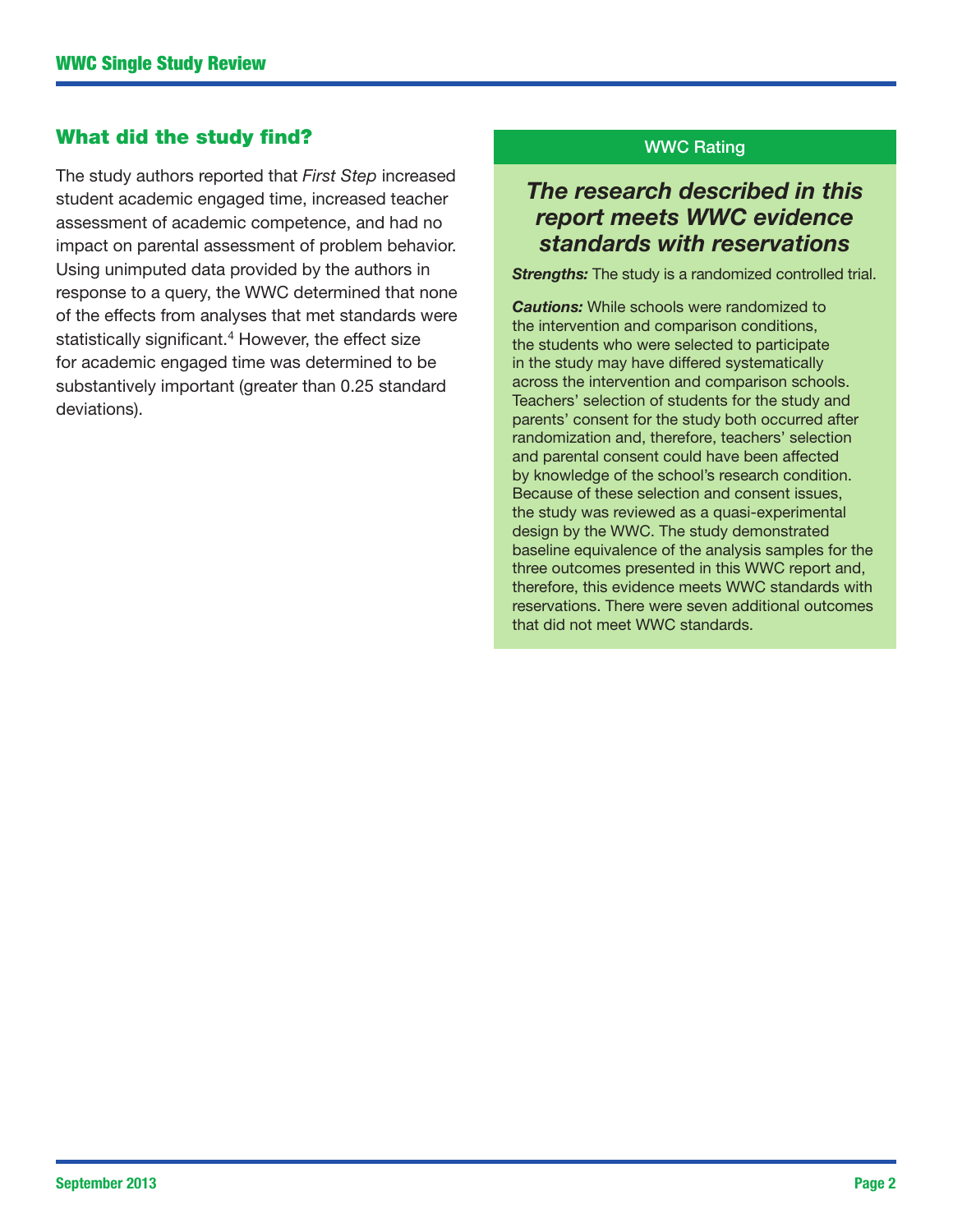## Appendix A: Study details

Sumi, W. C., Woodbridge, M. W., Javitz, H. S., Thornton, S. P., Wagner, M., Rouspil, K., Yu, J. W., Seeley, J. R., Walker, H. M., Golly, A., Small, J. W., Feil, H. G., & Severson, H. H. (2013). Assessing the effectiveness of First Step to Success: Are short-term results the first step to long-term behavioral improvements? *Journal of Emotional and Behavioral Disorders, 21*(1), 66–78. Retrieved from [http://ebx.sagepub.com/](http://ebx.sagepub.com/content/early/2012/01/18/1063426611429571) [content/early/2012/01/18/1063426611429571](http://ebx.sagepub.com/content/early/2012/01/18/1063426611429571)

> **Setting** The study was conducted in six locations across five states: San Jose, California; Tampa, Florida; Cook County, Illinois; Eugene and Springfield, Oregon; and Huntington, West Virginia.

Study sample A total of 48 elementary schools were randomized either to receive *First Step* or to continue regular instruction. Twenty schools in two sites entered the study in the first cohort (2006–07 school year), and 28 schools from the remaining three sites entered in a second cohort (2007–08 school year). After schools were randomly assigned to a research condition, three teachers at each school (one in each of grades 1–3) identified the top three to five students in their classrooms who had the highest levels of externalizing behavior. The teachers then used Stage 2 of the Systematic Screening for Behavior Disorders (SSBD) process to rank-order the three students with the highest levels of externalizing behavior. In Stage 2 of the SSBD, teachers completed the Adaptive Behavior Index (ABI), the Maladaptive Behavior Index (MBI), and the Critical Events Index (CEI). The study requested parental consent for the student in each grade with the highest ranking on the MBI, ABI, and CEI, and if consent was not provided, the research team would request consent from the next rank-ordered student. The final sample consisted of students who had parental consent to participate in the study. Overall, 77% of the study participants were male, and 73% of the students were eligible to receive free or reduced-price lunch. Forty-five percent of the students were White, 27% were Hispanic, and 23% were African American.

> There is evidence that the selection of students for participation in the study may have compromised the initial random assignment procedure. First, teachers knew of their research condition before identifying students, and this may have influenced how they rated students. This is especially a concern for the second round of implementation that occurred in the spring semester in each school because teachers may have developed a perception about the effectiveness of *First Step* based on the fall semester, which may have influenced how they rated students. Second, 22 teachers refused to complete the CEI after identifying potentially eligible students (these students were excluded from the analysis sample). Third, once students were identified as eligible, parents were asked to consent knowing their child's treatment status, and there were differential consent rates across intervention and comparison students. For all of these reasons, this study is reviewed by the WWC as a quasi-experimental design.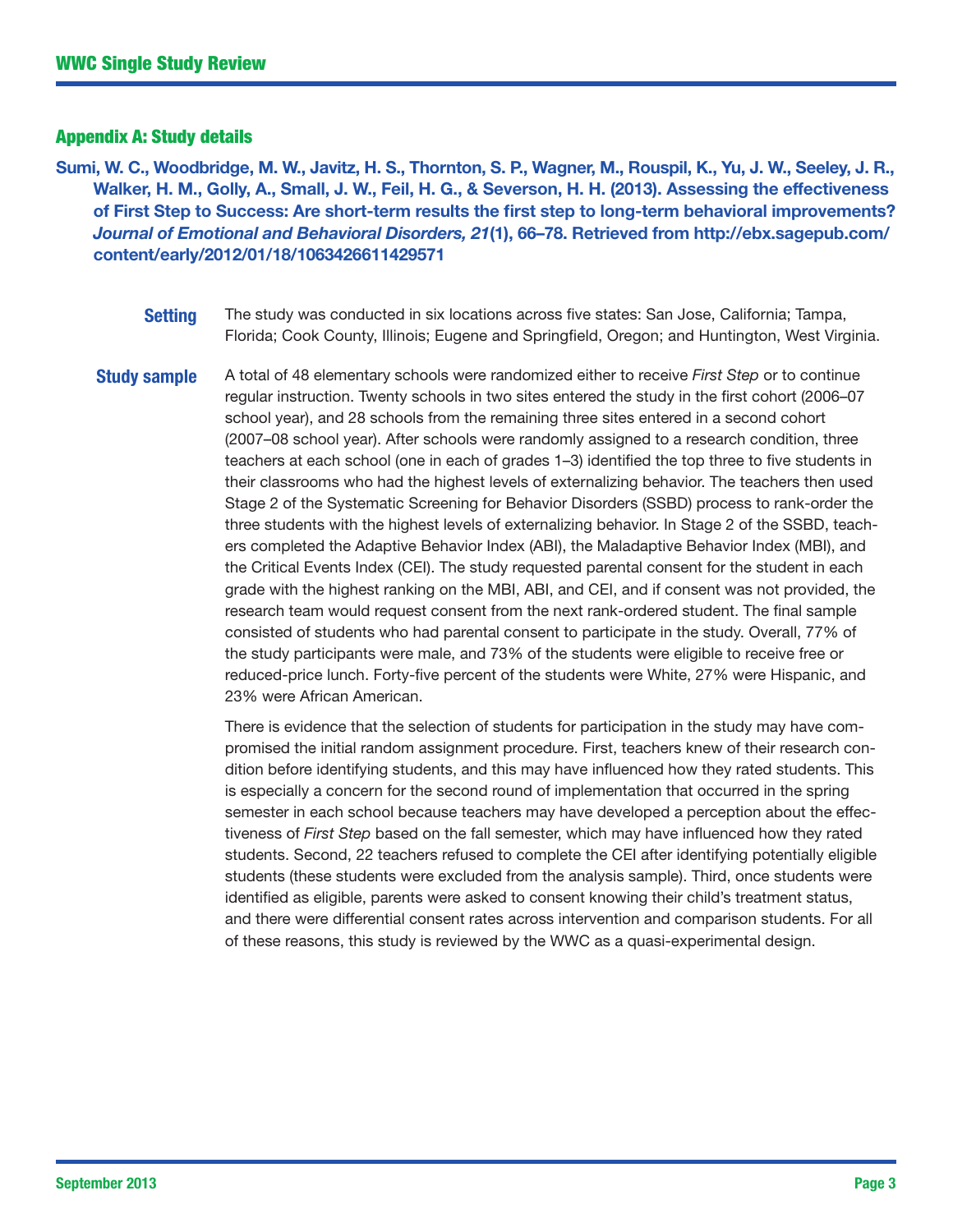## **Intervention** group

At intervention schools, students received *First Step*, a 3-month intervention that consists of three linked components: a universal screening process, a classroom-based intervention, and an in-home parent education program called homeBase. Trained behavior coaches provide coaching and modeling support to teachers and parents to teach students replacement behaviors and to distribute rewards when students behave appropriately and consistently. The coach works with the student in the classroom for the first week, after which the teacher takes over. Coaches provide students with visual cues in class (red or green cards) that indicate whether the student is on-task or not. If students gain enough points, they are able to select an enjoyable activity for the class. Coaches also provide parents with six weekly lessons on parenting skills, with a focus on encouraging school–home problem solving. The teacher provides daily progress reports to the parents on their student's behavior, and parents are expected to reinforce positive behavior at home with rewarding activities for the student.

#### **Comparison** group Students in comparison schools received their business-as-usual instruction and services.

#### Outcomes and measurement This WWC report focuses on three outcomes examined in the study across two domains. Each of these outcomes had different analysis samples because of differences in the completion rates for each assessment at follow-up, so baseline equivalence was assessed separately for each outcome. The three outcomes described in this WWC report include AET, the Problem Behavior (PB) subscale of the Social Skills Rating System (SSRS) for Parents, and the Academic Competence (AC) subscale of the SSRS for Teachers. For a more detailed description of these outcome measures, see Appendix B.

## Support for implementation

The intervention coaches who supported teachers and implemented the intervention in children's homes received a 2-day training provided by a program developer for *First Step*. These coaches worked directly with the targeted students for the first 5 days of the intervention and provided modeling and consultation to classroom teachers and peers during the remaining 8 weeks of the classroom-based component of the intervention. Technical assistance support was offered by email or a conference call to teachers and coaches.

#### Reason for review This study was identified for review by the WWC because it was supported by a grant to SRI International (Principal Investigator: Mary Wagner) from the National Center for Special Education Research (NCSER) at the Institute of Education Sciences (IES).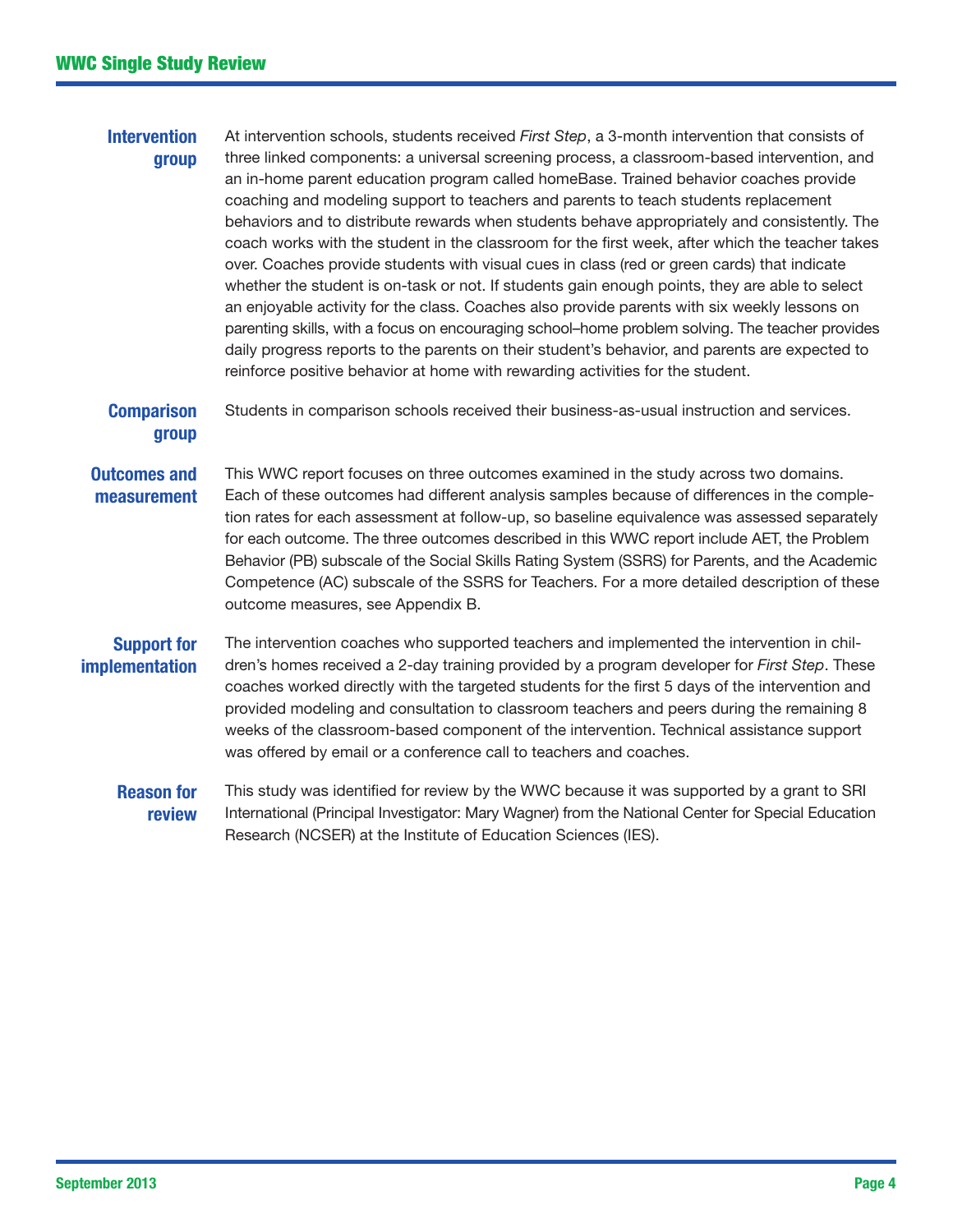## Appendix B: Outcome measures for each domain

| <b>External behavior</b>                                                                   |                                                                                                                                                                                                                                                                                                                                                                                                                                                                           |  |  |  |
|--------------------------------------------------------------------------------------------|---------------------------------------------------------------------------------------------------------------------------------------------------------------------------------------------------------------------------------------------------------------------------------------------------------------------------------------------------------------------------------------------------------------------------------------------------------------------------|--|--|--|
| Academic engaged time (AET)                                                                | This measure is based on the proportion of time that a student is academically involved during two 15-minute<br>observation periods. Academic involvement consists of (a) paying attention to the material or task, (b) acting<br>appropriately, (c) requesting assistance appropriately, (d) interacting with the teacher or classmates about the<br>material or task, and (e) listening to teacher instructions. The inter-rater reliability for this measure was 0.80. |  |  |  |
| Problem Behavior (PB) subscale of the<br>Social Skills Rating System (SSRS) for<br>Parents | This 18-item subscale measures internalizing and externalizing behaviors. The internal consistency of this<br>measure was 0.88.                                                                                                                                                                                                                                                                                                                                           |  |  |  |
| Other academic performance                                                                 |                                                                                                                                                                                                                                                                                                                                                                                                                                                                           |  |  |  |
| Academic Competence (AC) subscale for<br>the SSRS for Teachers                             | This 9-item subscale measures a teacher's perceptions of a student's academic competence. The items ask<br>about a student's academic performance in reading and math, motivation and intellectual functioning, and<br>parental support in comparison to other students in the classroom. The internal consistency of this measure<br>was 0.91.                                                                                                                           |  |  |  |

Table Notes: Seven additional outcomes from four domains are not included in this SSR because they did not meet WWC evidence standards with or without reservations (the analysis samples for these seven outcomes were not shown to be equivalent at baseline). Two of these outcomes were in the external behavior domain: the measure of maladaptive behavior from the SSBD and the Problem Behavior subscale of the SSRS for Teachers; three outcomes were in the social outcomes domain: the Social Skills subscale of the SSRS for Parents and for Teachers and the adaptive behavior index from the SSBD; and two outcomes were in the reading achievement/literacy domain: the Woodcock-Johnson III Letter-Word Identification and the Oral Reading Fluency test.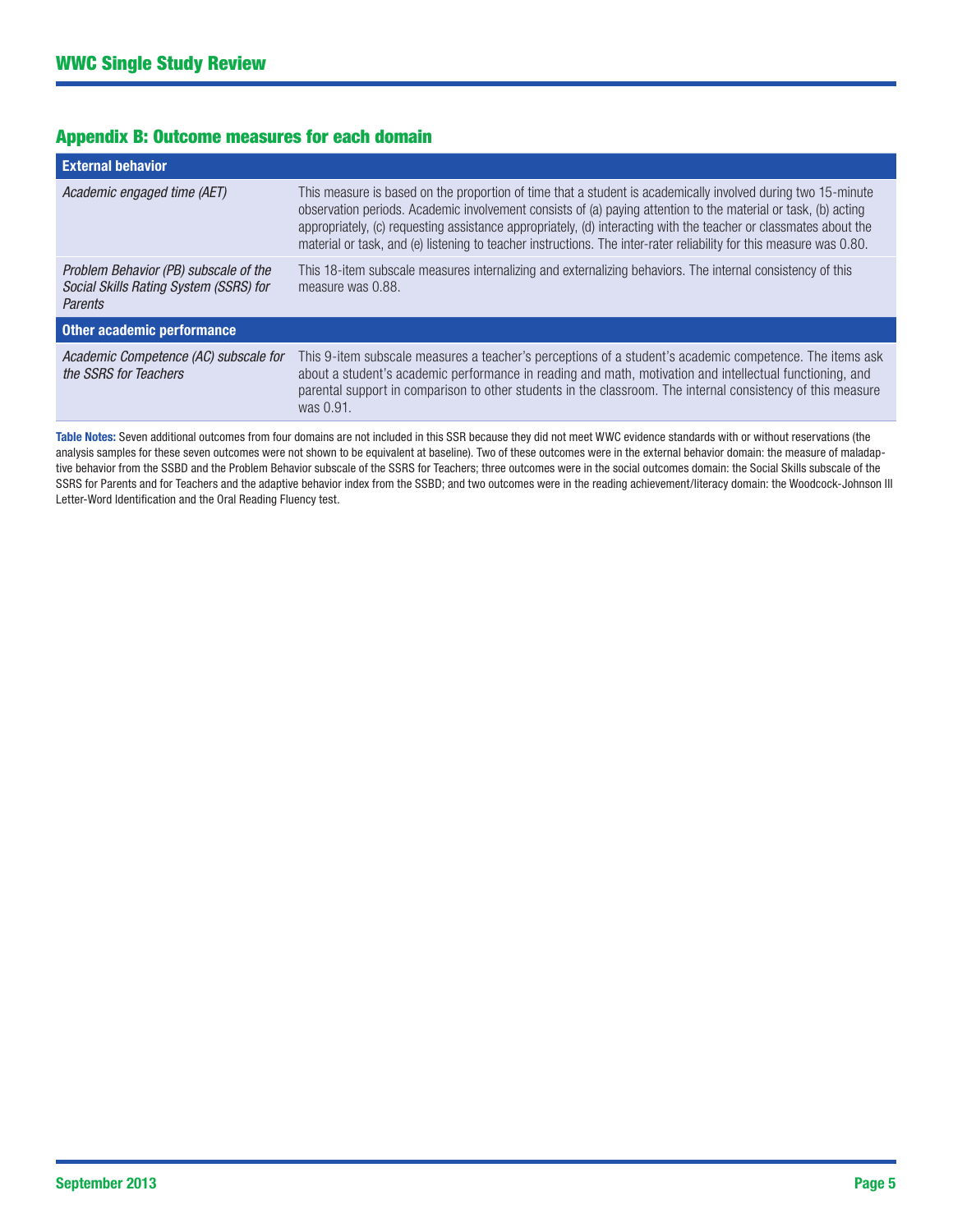## Appendix C: Study findings for each domain

|                                                                                                      |                        |                             | <b>Mean</b><br>(standard deviation) |                            | <b>WWC calculations</b>   |                       |                                            |                                            |
|------------------------------------------------------------------------------------------------------|------------------------|-----------------------------|-------------------------------------|----------------------------|---------------------------|-----------------------|--------------------------------------------|--------------------------------------------|
| <b>Domain and</b><br>outcome measure                                                                 | <b>Study</b><br>sample | <b>Sample</b><br>size       | <b>Intervention</b><br>group        | <b>Comparison</b><br>group | <b>Mean</b><br>difference | <b>Effect</b><br>size | <b>Improvement</b><br>index                | $p$ -value                                 |
| <b>External behavior</b>                                                                             |                        |                             |                                     |                            |                           |                       |                                            |                                            |
| Academic engaged time<br>(AET)                                                                       | Full sample            | 48 schools/<br>262 students | 0.72<br>(0.18)                      | 0.67<br>(0.19)             | 0.05                      | 0.28                  | $+11$                                      | 0.02                                       |
| Problem Behavior (PB)<br>subscale of the Social Skills<br><b>Rating System (SSRS)</b><br>for Parents | Full sample            | 48 schools/<br>242 students | $-109.10$<br>(14.86)                | $-111.98$<br>(13.16)       | 2.88                      | 0.20                  | $+8$                                       | > 0.05                                     |
| Domain average for external behavior                                                                 |                        |                             |                                     |                            |                           | 0.24                  | $+10$                                      | <b>Not</b><br>statistically<br>significant |
| <b>Other academic performance</b>                                                                    |                        |                             |                                     |                            |                           |                       |                                            |                                            |
| Academic Competence (AC)<br>subscale of the SSRS<br>for Teachers                                     | Full sample            | 48 schools/<br>273 students | 88.31<br>(10.88)                    | 86.16<br>(11.47)           | 2.15                      | 0.19                  | $+8$                                       | < 0.05                                     |
| Domain average for other academic performance                                                        |                        |                             |                                     |                            | 0.19                      | $+8$                  | <b>Not</b><br>statistically<br>significant |                                            |

Table Notes: Positive results for mean difference, effect size, and improvement index favor the intervention group; negative results favor the comparison group. The effect size is a standardized measure of the effect of an intervention on student outcomes, representing the change (measured in standard deviations) in an average student's outcome that can be expected if the student is given the intervention. The improvement index is an alternate presentation of the effect size, reflecting the change in an average student's percentile rank that can be expected if the student is given the intervention. The WWC-computed average effect size is a simple average rounded to two decimal places; the average improvement index is calculated from the average effect size.

Study Notes: The statistics reported in the table are based on means, standard deviations, and sample sizes that were provided to the WWC by the authors and do not use imputed data. Specifically, the WWC used the (non-imputed) statistics provided by the authors to calculate the intervention group mean, which equals the unadjusted comparison group posttest mean plus the difference in mean gains between the intervention and comparison groups. Please see the WWC Procedures and Standards Handbook version 2.1 for more information. The *p*-values presented here were reported in the original study based on an analysis that uses imputed data. WWC calculations using unimputed data required a correction for clustering and resulted in WWC-computed *p*-values of 0.06, 0.19, and 0.18 for AET, Problem Behavior (PB) SSRS subscale, and Academic Competence (AC) SSRS subscale, respectively; therefore, the WWC does not find any of these results to be statistically significant.

The study is characterized as having an indeterminate effect on both external behavior and other academic performance because the average effect in each domain is neither statistically significant nor substantively important, accounting for multiple comparisons.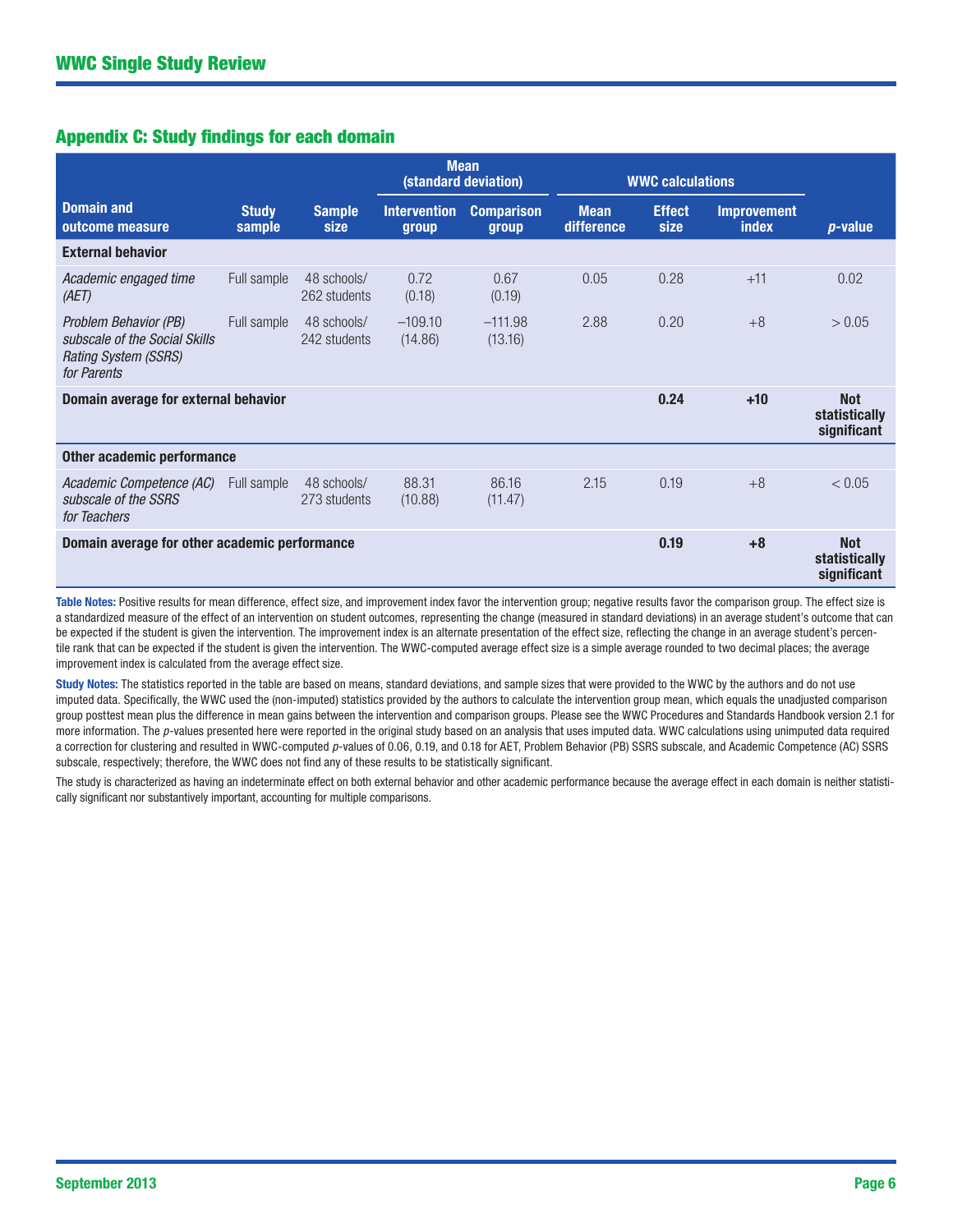## Endnotes

<sup>1</sup> Single study reviews examine evidence published in a study (supplemented, if necessary, by information obtained directly from the author[s]) to assess whether the study design meets WWC evidence standards. The review reports the WWC's assessment of whether the study meets WWC evidence standards and summarizes the study findings following WWC conventions for reporting evidence on effectiveness. This study was reviewed using the topic area review protocol for Interventions for Children Classified as Having an Emotional Disturbance, version 2.0. The WWC rating applies only to the results that were eligible under this topic area and met WWC standards without reservations or met WWC standards with reservations, and not necessarily to all results presented in the study.

 $2$  Externalizing behaviors are those that are directed outward and affect others (e.g., arguing, disturbing others, fighting). Internalizing behaviors are those that are directed inward (e.g., becoming withdrawn or depressed).

<sup>3</sup> There were seven other outcomes included in the study that are not described in this WWC report. See the table notes in Appendix B for more information.

4 The WWC will only review analyses that use imputed data from RCTs that have a low level of sample attrition. Analyses of imputed data obtained from RCTs with high attrition or from QEDs cannot meet WWC evidence standards.

## Recommended Citation

U.S. Department of Education, Institute of Education Sciences, What Works Clearinghouse. (2013, September). *WWC review of the report: Assessing the effectiveness of First Step to Success: Are short-term results the first step to long-term behavioral improvements?* Retrieved from <http://whatworks.ed.gov>